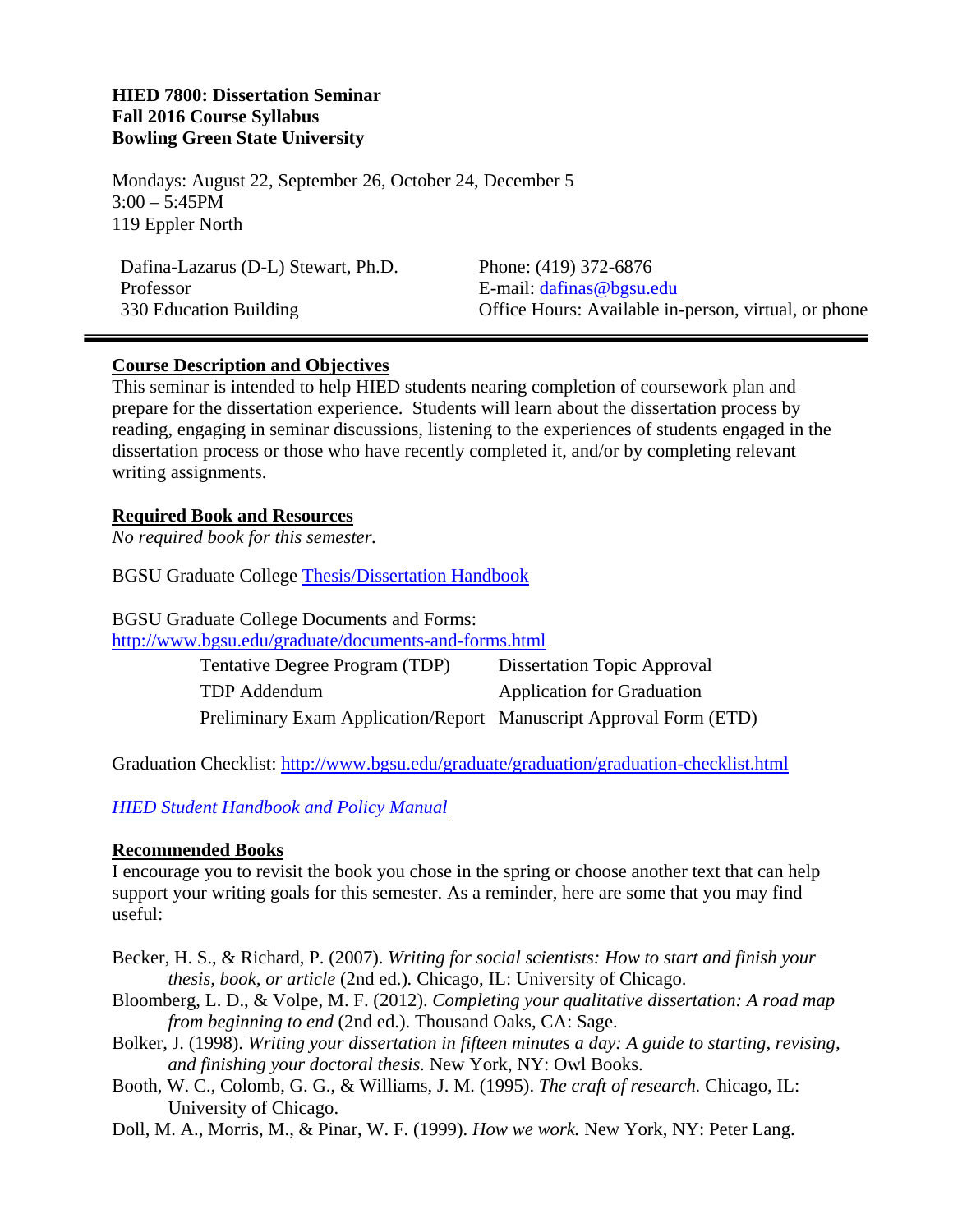- Foss, S. K., & Waters, W. (2007). *Destination dissertation: A traveler's guide to a done dissertation*. Lanham, MD: Rowman & Littlefield.
- Galvan, J. L. (1999). *Writing literature reviews: A guide for students of the social and behavioral sciences* (3rd ed.)*.* Los Angeles, CA: Pyrczak Publications.
- Graff, G., & Birkenstein, C. (2009). *They say, I say: The moves that matter in academic writing.* New York, NY: W. W. Norton.
- hooks, b. (1999). *Remembered rapture: The writer at work.* New York, NY: Holt.
- Locke, L. F., Spirduso, W. W., & Silverman, S. (2013). *Proposals that work: A guide for planning dissertations and grant proposals*. Thousand Oaks, CA: Sage.
- Pipher, M. (2007). *Writing to change the world.* New York, NY: Riverhead Trade.
- Rudestam, K. E., & Newton, R. R. (2007). *Surviving your dissertation: A comprehensive guide to content and process (3rd ed.).* Thousand Oaks, CA: Sage.
- Silva, P. J. (2007). *How to write a lot: A practical guide to productive academic writing.* Washington, DC: American Psychological Association.
- Single, P. B. (2010). *Demystifying dissertation writing.* Sterling, VA: Stylus.
- Sword, H. (2012). *Stylish academic writing.* Cambridge, MA: Harvard University.
- Williams, J. M. (1995). *Style: Toward clarity and grace.* Chicago, IL: University of Chicago.
- Zerubavel, E. (1999). *The clockwork muse: A practical guide to writing theses, dissertations, and books.* Cambridge, MA: Harvard University.
- Zinsser, W. (2006). *On writing well, the classic guide to writing nonfiction (30th ed).* New York, NY: Harper Perennial.

#### **Assignments**

Informed participation by all class members is vital to the success of this seminar. Students are expected to be prepared for class by having completed assignments.

Dissertation seminar is a letter-graded course (A-F). Your final grade in this course will be calculated based on your completion of a combination of required activities (worth 50% of your final grade) and negotiated options (worth 50% of your final grade). Late assignments submitted after the due dates printed in the syllabus, unless a different deadline was negotiated with me prior to the date posted, will negatively impact your final grade.

#### **Required Assignments (2—worth 50% of your grade):**

- 1. **Semester Goals.** Submit a one-page document that identifies what your academic goals are for this semester and lays out a concrete and detailed plan to help you achieve them. You should submit this document both to me and to your dissertation chair.
- 2. **Communication with Dissertation Chair.** Two meetings with your dissertation chair during this semester. Ideally these meetings would fall before our  $2<sup>nd</sup>$  class session (September 26) and then again before our final class session (December 5).

#### **Other Options to Complete This Seminar:**

The remaining 50% of your final grade will be earned through student contract to complete any **ONE (1)** of the following options, or by submitting a proposal for other activities to be approved by the instructor. The date for the completion of these activities will be by the last day of classes, **December 9**, and will be graded as complete/incomplete. You may submit things as you complete them instead of waiting until the due date. You are encouraged to submit these pieces to your advisor for formal evaluation and recommendations for revision.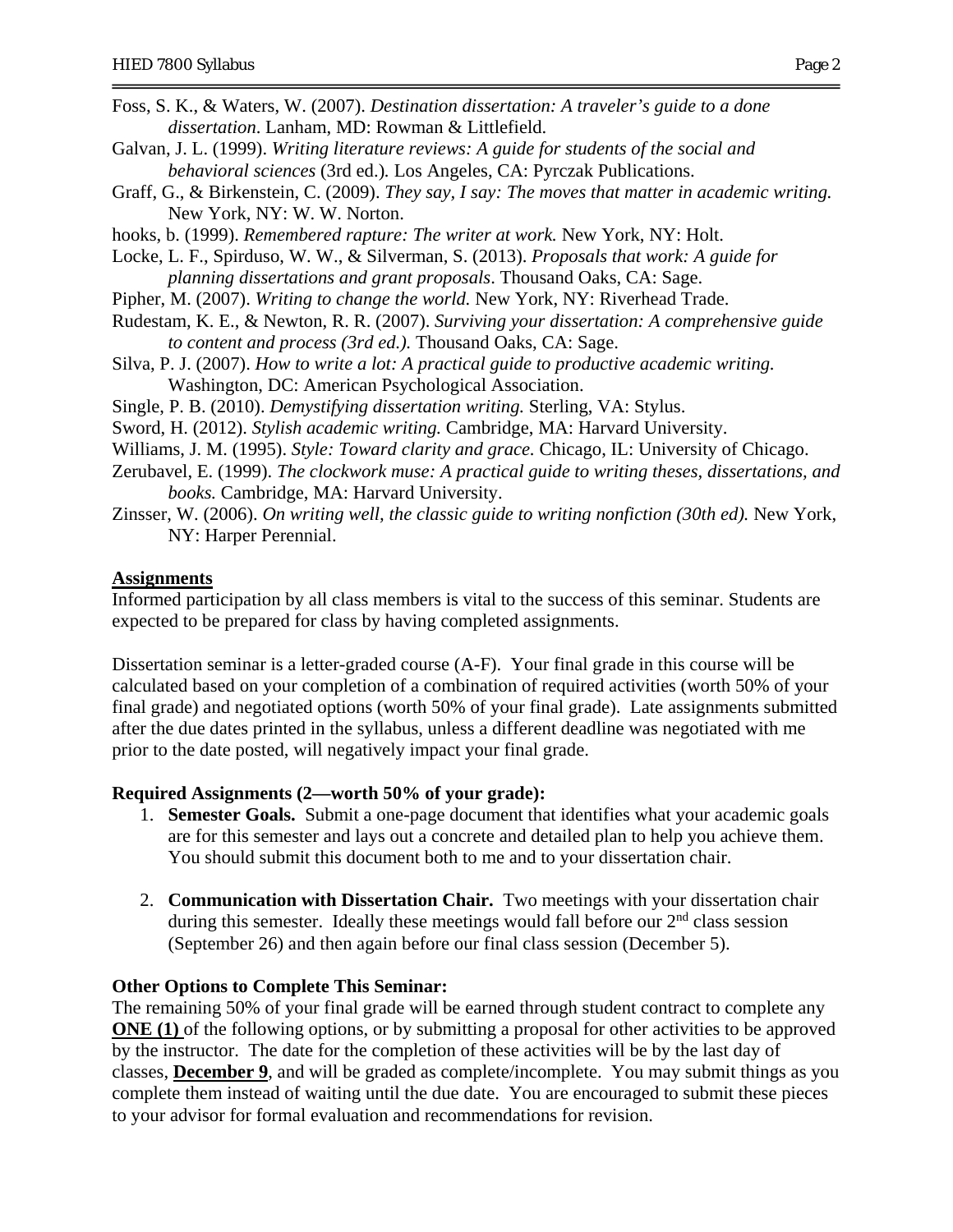Your contract for what activities you will use to complete dissertation seminar is due to me by **September 9.** I encourage you to discuss this with your advisor.

### **1. Dissertation Proposal Prospectus**

You may not be ready to begin writing a full dissertation proposal for any number of reasons. However, it is still wise to begin committing some ideas to paper and mapping out what you will write. Therefore, this option gives you the opportunity to develop a substantive prospectus of your dissertation topic with notes on what further research or information you need in order to finalize decisions and/or begin writing. Your prospectus should include a clearly stated topic and possible research questions; a summary of the literature that informs and shapes your understanding of the topic and your approach to studying it; a proposed research design, including methodology, data collection, and data analysis procedures; and, the significance of this topic for higher education and its potential implications. This document should be approximately 20-25 pages. For those still early in thinking about your dissertation, this may be a useful task.

### **2. Dissertation Proposal – Draft of Chapter 2**

For this option, you would agree to draft a complete literature review for your dissertation. The literature review will continue to evolve throughout the dissertation process: You will return to your literature review to revise it after you complete data collection and analysis because new literature may be published that is relevant to your topic, another strand of research may become relevant as you engage in data analysis, or research you thought would be relevant no longer is. However, you should consider this draft to be a rather hearty and substantive document, not one likely to be scrapped and started over later for a new topic. You will submit a draft of your literature review (Chapter 2), but you are not required to get feedback to revise it to complete this option.

### **3. Dissertation Proposal –Revised Draft of an Element of the Proposal**

For this option, you will submit a (revised) draft of one of the elements of your proposal. I encourage you to choose an element of your proposal that needed more work since the spring when you took the first half of dissertation seminar. You may elect to revise a draft of a chapter you've previously submitted. This draft should reflect your best scholarly writing in terms of organization, grammar, sentence structure, and syntax and must be thoroughly proofread so that they are mostly free of grammatical and typographical errors.

Then, because "good writing is [continued] re-writing," you will again revise your submitted draft based on feedback from a peer. You will submit your final revised draft to me.

### **4. Dissertation Writing**

If you have already defended your dissertation proposal or expect to early this semester, you likely received (or will receive) recommendations from your committee for revising those first three chapters. At minimum, you will need to change the verb tenses throughout your proposal from future tense to past. There will likely be more significant changes as well. I strongly encourage you to use seminar this semester to make those revisions and send them back to your dissertation chair for review. This is great work to fill the time as you wait for HSRB approval and/or data collection milestones.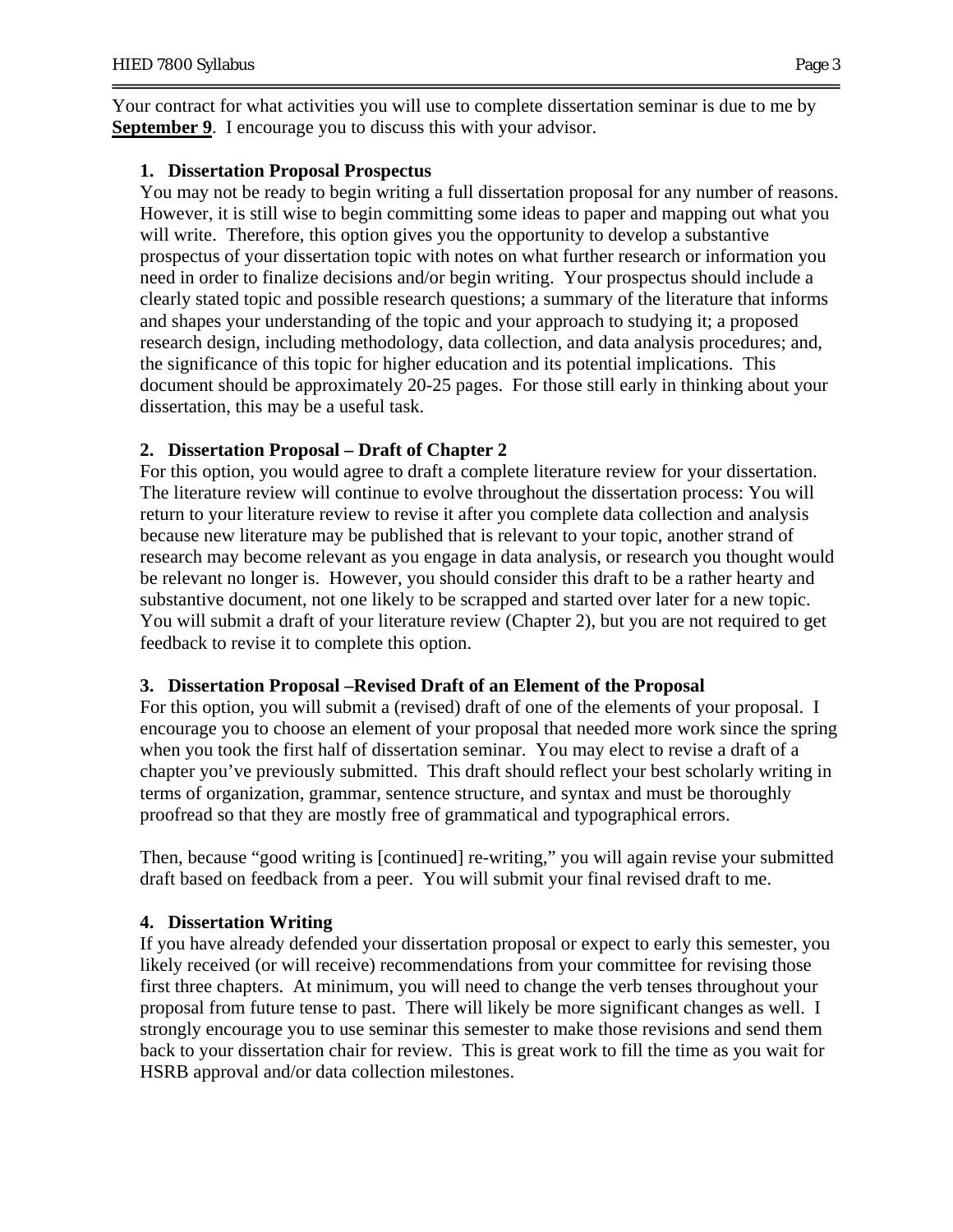### **5. Student Choice**

If none of the prior three options appeals to you or meets your needs, please feel free to develop another activity or set of activities to comprise the other 50% of your grade in this course. The proposal must include activities intended to help you make progress either with preliminary exams or the dissertation proposal. Neither beginning your preliminary exams, nor successful defense of your preliminary exams can be used to fulfill the balance of your course grade (mostly because none of you will be able to finish and defend your preliminary exams before this semester is completed).

Assignments are due on the dates indicated on the schedule and should be uploaded to Canvas. Papers and citations should be submitted in APA style (6th edition). You are strongly encouraged to work with a classmate to critique and proofread one another's assignments. Typographical and grammatical errors detract from your work and will be reflected in your grade. Please staple papers and do not submit plastic covers, folders, etc.

Incompletes are not given except for major emergencies (e.g., hospitalization) late in the term affecting the completion of the final major assignment(s), and only after consultation and mutual agreement upon a contract specifying when the work will be completed. Incompletes will not be granted simply because more time is desired to complete the assignments or one wishes to complete the course during a subsequent semester.

### **Course Policies**

#### Plagiarism

Utilizing the ideas, expressions, or words of another person without proper attribution constitutes plagiarism according to the Academic Charter of this University. *You must cite the source of any work, words, or ideas that are not your own* in their proper context, utilizing *APA 6th Edition* format. *No #FamousMelaniaTrumpQuotes here!!* Failure to do so may result in the following, depending on the severity of the plagiarism: rewriting the assignment, a grade of "F" for the assignment, and/or an "F" in the course. *In addition*, any instance of plagiarism will be reported to the Academic Honesty Committee of the Graduate College as stipulated by the Graduate College Catalog (current edition). You are also expected to abide by all other policies and regulations specified in the Student Handbook outlined by Bowling Green State University.

### **Accommodations**

*Documented disabilities.* Please notify me in advance of the first assignment if you will need any accommodations for a documented disability.

*Office of Disability Services, 38 College Park Office Building*. The goal of the Office of Disability Services is to help provide equal access and reasonable accommodations to students with disabilities attending BGSU and to act as a resource to faculty and staff. Students wishing to discuss their eligibility for such accommodations are encouraged to contact this office. **Phone**: 419-372-8495, **Fax**: 419-372-8496, **TTY**: 419-372-9455, **Email**: dss@bgsu.edu.

*Religious observances*.It is the policy of the University to make every reasonable effort to allow students to observe their religious holy days without academic penalty. In such cases, it is the obligation of the student to provide the instructor with reasonable notice of the dates of religious holy days on which he or she will be absent. Absence from classes or examinations for religious reasons does not relieve the student of responsibility for completing required work missed. Following the necessary notification, the student should consult with the instructor to determine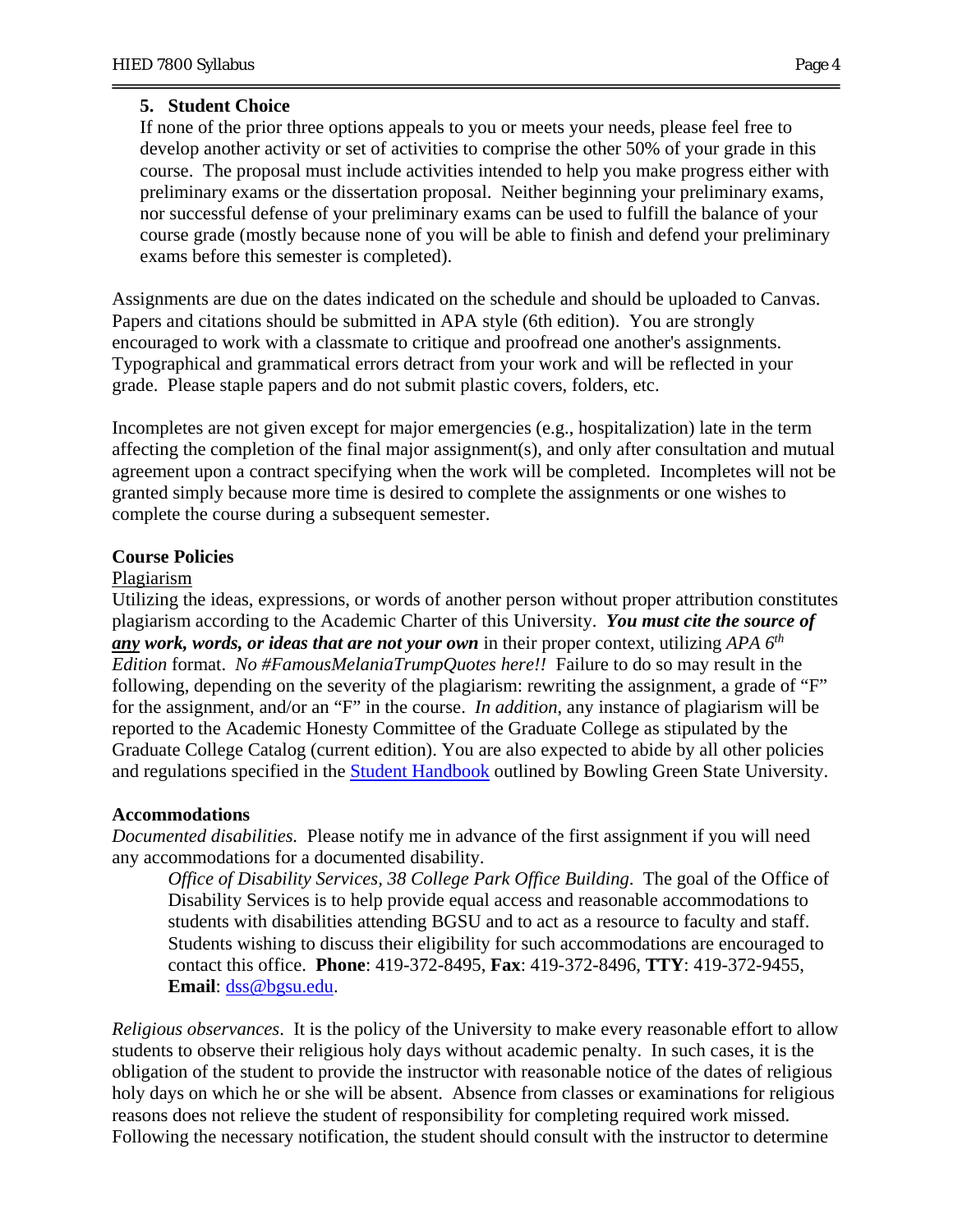what appropriate alternative opportunity will be provided, allowing the student to fully complete his or her academic responsibilities.

#### **Attendance**

I assume that all students will attend all scheduled classes for the duration of the class time. Class meetings will primarily be used to check-in on progress toward your semester goals and workshopping drafts of each other's writing. We will use a "critical friends" approach to do that: the author gives a three-minute summary of what they have written and then listen for three minutes as peer(s) pose questions that arose for them about what was written; then, the final four minutes are spent in discussion between the author and their peer(s). This will require that drafts are exchanged in advance of class sessions, at least one week ahead, so that people have time to read. Given the small size of our seminar this semester, you all will serve as each other's critical friends.

Routine staff meetings, regularly scheduled events/programs, or other non-emergency situations arising with your internship or practicum office are *not* sufficient reasons to miss class. If you must miss class, please try to notify me in advance if possible. Contact one of your fellow students to review the material we covered in class and any announcements. Coming to class late disrupts the learning of the class and is disrespectful to all; it should be avoided. Significant numbers of absences and/or tardiness will affect your final grade. Joining class via Google+ Hangouts, Skype, or other video conferencing platform is an option for students who reside out of the area. *We only meet four times, so, seriously, let's make it to class…* 

### **Conferences/Professional Development**

Several conferences and workshops are scheduled this semester and it is anticipated that students may want to attend one or more regional or national, general or functional-area meetings. If you are planning to attend conferences or professional development activities that will cause you to be absent from a scheduled class meeting, please notify me of your absence in advance. *Our class meetings do not conflict with NASPA IV-East or ASHE* since we are not meeting in November.

### **Personal Electronic Devices**

Feel free to bring personal electronic devices (e.g., mobile phones, smartphones, tablets, laptops, e-readers) to class. In fact, in most sessions, having them available to you will be helpful. Just please ensure that they are either off or in silent mode. You should not be texting, tweeting, or updating your status on Facebook, LinkedIn, or any other social networking sites during class.

### **Using Non-Biased Language**

This class is a place where everyone is free to learn, express doubt, and assert convictions. However, with freedom of speech comes responsibility and accountability for that speech. To that end, you are asked to pay attention to both the effect and the intentions of your words, and to avoid deliberately using language that is demeaning to others. When listening to others, assess both the intent and the effect of those words *before* assuming an offensive motive. Any papers using sexist, racist, heterosexist, ableist, ageist, or otherwise inappropriate or biased language will be returned without a grade and will be required to be revised and resubmitted. If you would like a copy of the updated "Avoiding Bias" handout, it is available on Canvas.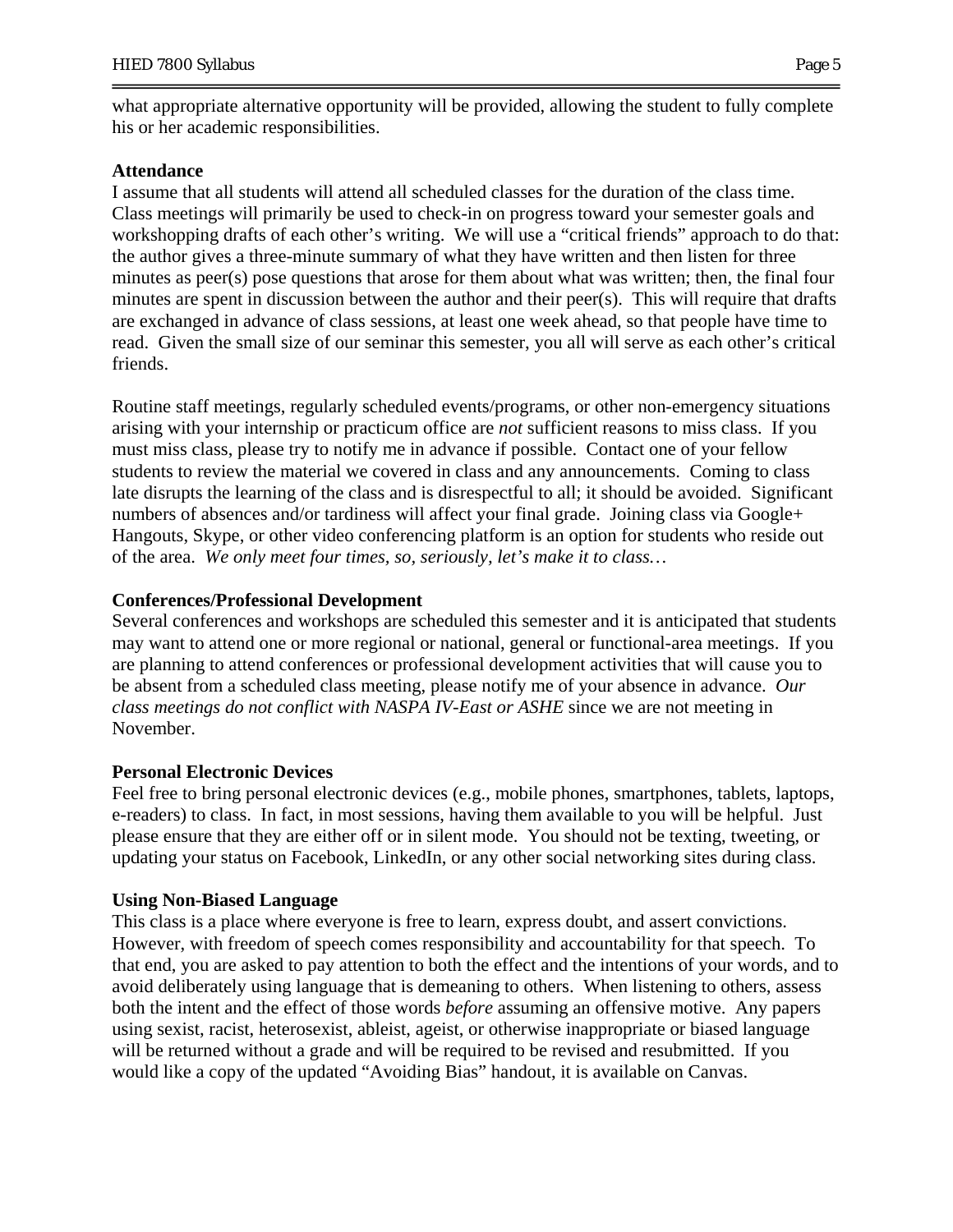### **Illness**

If you are seriously ill (e.g., vomiting, running a fever), please visit the Student Health Center, but *do not come to class*. Call or e-mail me with your condition and make arrangements with a classmate to receive notes and handouts.

## **Weather**

 $\overline{a}$ 

In most cases, the University will not close for winter conditions unless the Wood County Sheriff's Department declares a Level 3 emergency.<sup>1</sup> Information about University-wide closures is communicated by the Office of Marketing and Communications, which will notify the University Fact Line, local FM & AM radio stations, and the four Toledo television stations. For changes in individual class meetings, please refer to the class Canvas site for postings by the instructor. For students traveling from Toledo or elsewhere out of the area, please use your best judgment and abide by your county's road closures. Do not place yourself at risk for the sake of trying to get to class. Notify me by phone or e-mail about your delay or absence and make arrangements with a classmate to receive class notes and handouts. We can also arrange for you to participate via video conference (e.g., Google+ Hangout) if you give me advanced notice.

Syllabus subject to change with notice. Last updated: August 16, 2016. © Dafina-Lazarus Stewart, Ph.D.

<sup>&</sup>lt;sup>1</sup>A Handbook of Commonly Shared Employment Policies for BGSU Faculty, Administrative and Classified Staff, "Severe Weather Closing Policy and Procedures," http://www.bgsu.edu/downloads/execvp/file8135.pdf